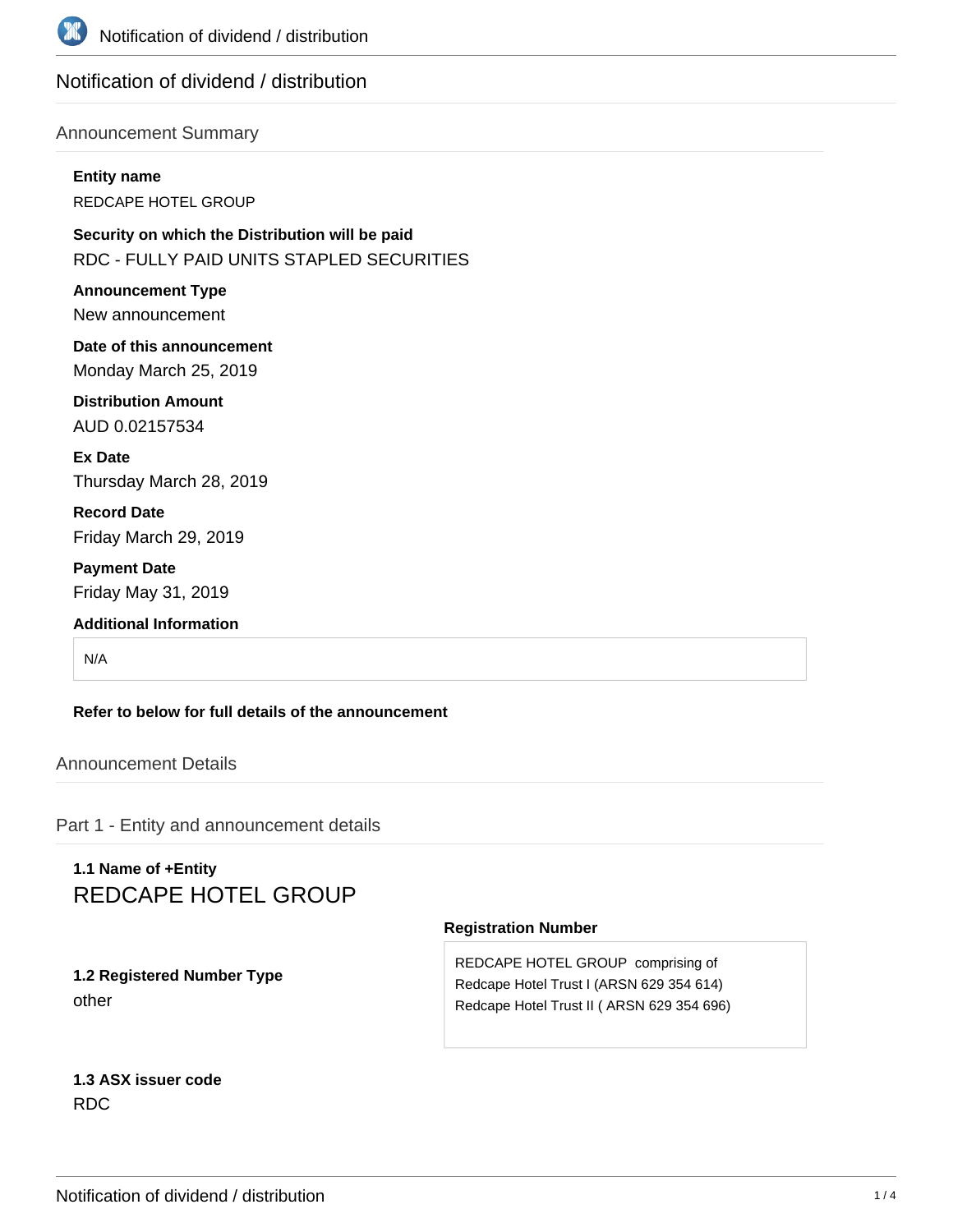

**1.4 The announcement is** New announcement

**1.5 Date of this announcement** Monday March 25, 2019

**1.6 ASX +Security Code** RDC

**ASX +Security Description** FULLY PAID UNITS STAPLED SECURITIES

Part 2A - All dividends/distributions basic details

**2A.1 Type of dividend/distribution Ordinary** 

**2A.2 The Dividend/distribution:**

relates to a period of one quarter

## **2A.3 The dividend/distribution relates to the financial reporting or payment period ending ended/ending (date)**

Sunday March 31, 2019

**2A.4 +Record Date** Friday March 29, 2019

**2A.5 Ex Date** Thursday March 28, 2019

**2A.6 Payment Date** Friday May 31, 2019

**2A.7 Are any of the below approvals required for the dividend/distribution before business day 0 of the timetable?**

- **•** Security holder approval
- **Court approval**
- **Lodgement of court order with +ASIC**
- **ACCC approval**
- **FIRB approval**
- **Another approval/condition external to the entity required before business day 0 of the timetable for the dividend/distribution.**

No

**2A.8 Currency in which the dividend/distribution is made ("primary currency")** AUD - Australian Dollar

**2A.9 Total dividend/distribution payment amount per +security (in primary currency) for all dividends/distributions notified in this form** AUD 0.02157534 **Estimated or Actual?** Actual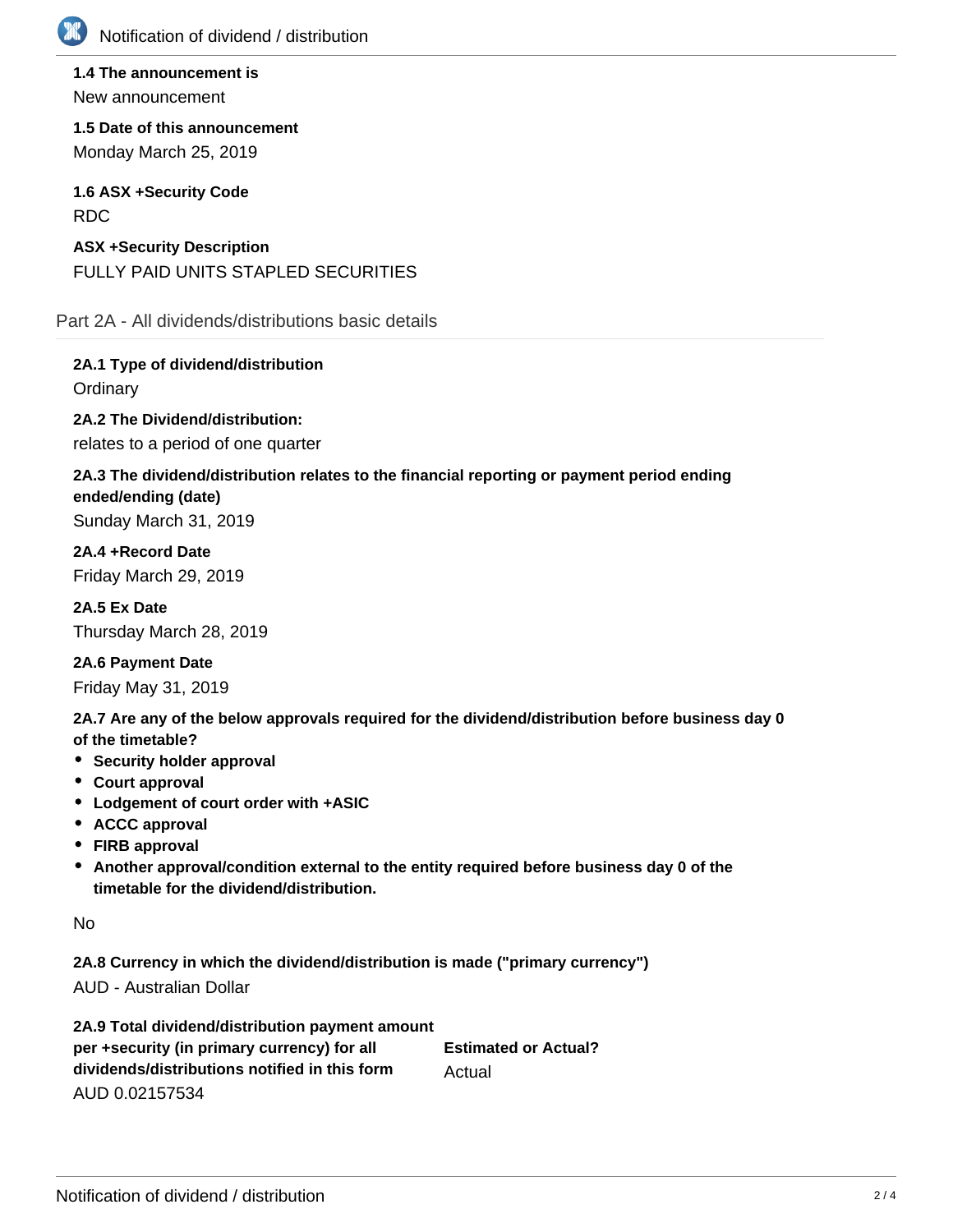

**2A.10 Does the entity have arrangements relating to the currency in which the dividend/distribution is paid to securityholders that it wishes to disclose to the market?** No **2A.11 Does the entity have a securities plan for dividends/distributions on this +security?** We have a Dividend/Distribution Reinvestment

**2A.11a If the +entity has a DRP, is the DRP applicable to this dividend/distribution?**

No

Plan (DRP)

**2A.12 Does the +entity have tax component information apart from franking?** Yes

Part 3A - Ordinary dividend/distribution

| 3A.1 Is the ordinary dividend/distribution<br>estimated at this time?<br>No.                                                       | 3A.1a Ordinary dividend/distribution estimated<br>amount per +security<br><b>AUD</b> |
|------------------------------------------------------------------------------------------------------------------------------------|--------------------------------------------------------------------------------------|
| 3A.1b Ordinary Dividend/distribution amount per<br>security<br>AUD 0.02157534                                                      |                                                                                      |
| 3A.2 Is the ordinary dividend/distribution<br>franked?<br><b>No</b>                                                                |                                                                                      |
| 3A.3 Percentage of ordinary<br>dividend/distribution that is franked<br>0.0000%                                                    |                                                                                      |
| 3A.4 Ordinary dividend/distribution franked<br>amount per +security<br>AUD 0.00000000                                              | 3A.5 Percentage amount of dividend which is<br>unfranked<br>100.0000 %               |
| 3A.6 Ordinary dividend/distribution unfranked<br>amount per +security excluding conduit foreign<br>income amount<br>AUD 0.02157534 |                                                                                      |
| 3A.7 Ordinary dividend/distribution conduit<br>foreign income amount per security<br>AUD 0.00000000                                |                                                                                      |
| Part 3E - Other - distribution components / tax                                                                                    |                                                                                      |